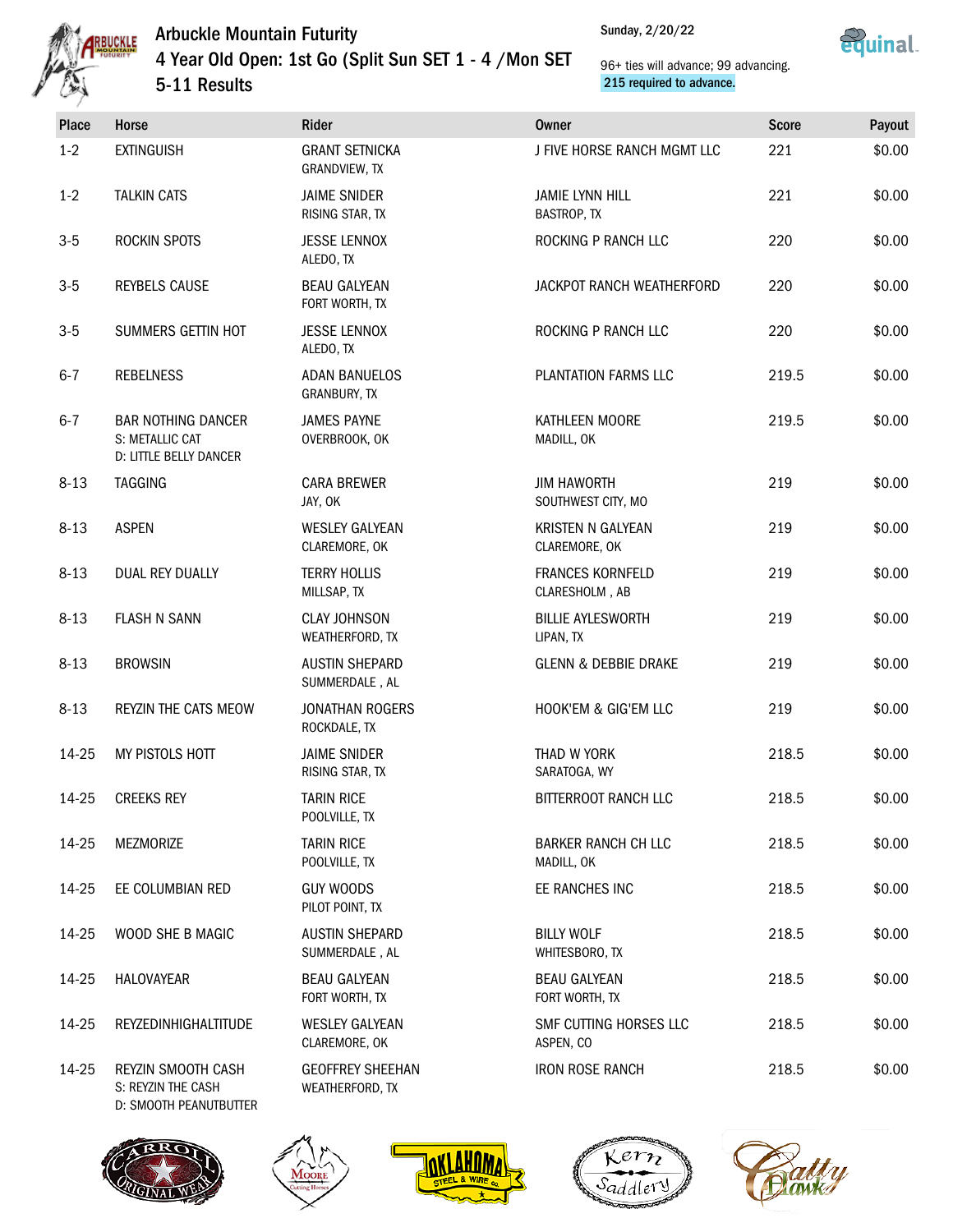





| Place | Horse                                                      | Rider                                      | <b>Owner</b>                                | <b>Score</b> | Payout |
|-------|------------------------------------------------------------|--------------------------------------------|---------------------------------------------|--------------|--------|
| 14-25 | POCKET KINGS                                               | <b>ADAN BANUELOS</b><br>GRANBURY, TX       | <b>KIRA C WRIGHT</b><br>SANTA MARIA, CA     | 218.5        | \$0.00 |
| 14-25 | <b>BE STILL</b>                                            | <b>DALTON VICAR</b><br>MILLSAP, TX         | <b>CIRCLE Y RANCH</b>                       | 218.5        | \$0.00 |
| 14-25 | <b>CASHIN DIRTY DEEDS</b>                                  | R L CHARTIER<br>WEATHERFORD, TX            | ANDERSON CATTLE CO                          | 218.5        | \$0.00 |
| 14-25 | PLAYFUL METALLIC                                           | <b>AUSTIN SHEPARD</b><br>SUMMERDALE, AL    | DIAMOND LAND & CATTLE LLC<br>SHREVEPORT, LA | 218.5        | \$0.00 |
| 26-38 | MY LITTLE DENVER                                           | <b>CLAY JOHNSON</b><br>WEATHERFORD, TX     | <b>CURTIS WEEKS</b><br>COTULLA, TX          | 218          | \$0.00 |
| 26-38 | <b>DMAC BIG TALKER</b>                                     | <b>CLINT ALLEN</b><br>WEATHERFORD, TX      | DAVID MCDAVID<br>FORT WORTH, TX             | 218          | \$0.00 |
| 26-38 | JANIE WOOD                                                 | <b>JOHN MITCHELL</b><br>WEATHERFORD, TX    | <b>SLATE RIVER RANCH</b>                    | 218          | \$0.00 |
| 26-38 | JOHNNY WATER<br>S: METALLIC CAT<br>D: SPOOKYWEARINSTILETOS | <b>MORGAN CROMER</b><br>TEMPLETON, CA      | MONTE & CATHERINE LAMB                      | 218          | \$0.00 |
| 26-38 | MISSION TO THE MOON                                        | <b>MATT MILLER</b><br>POOLVILLE, TX        | MATT AND MEGAN MILLER                       | 218          | \$0.00 |
| 26-38 | <b>CRIMSONNETTE</b>                                        | <b>CADE SHEPARD</b><br>SUMMERDALE, AL      | <b>MADALYN COWART</b><br>BOLIGEE, AL        | 218          | \$0.00 |
| 26-38 | SHUTUP N HISS ME                                           | <b>GEOFFREY SHEEHAN</b><br>WEATHERFORD, TX | JEFFREY W FOLAND<br>WEATHERFORD, TX         | 218          | \$0.00 |
| 26-38 | LOU LOU METALLIC                                           | <b>JAMES F PAYNE</b><br>OXFORD, MS         | KATHLEEN MOORE<br>MADILL, OK                | 218          | \$0.00 |
| 26-38 | <b>CATTYWOMPAS</b>                                         | R L CHARTIER<br>WEATHERFORD, TX            | <b>GARY D FIELDS</b><br>WEATHERFORD, TX     | 218          | \$0.00 |
| 26-38 | <b>RONISH</b>                                              | <b>CULLEN CHARTIER</b><br>MILLSAP, TX      | <b>TERRI E BROWN</b><br>NOCONA, TX          | 218          | \$0.00 |
| 26-38 | DMAC KATZALOU                                              | <b>CLINT ALLEN</b><br>WEATHERFORD, TX      | DAVID MCDAVID<br>FORT WORTH, TX             | 218          | \$0.00 |
| 26-38 | TWO SMOOTH SHOES                                           | LLOYD DENNIS COX<br>MARRIETTA, OK          | KATHLEEN MOORE<br>MADILL, OK                | 218          | \$0.00 |
| 26-38 | REY VON HICAPOO                                            | <b>CASS TATUM</b><br>OVERBROOK, OK         | <b>LIBBY ELLIOTT</b><br>THACKERVILLE, OK    | 218          | \$0.00 |
| 39-45 | HOT NIGHT ROLL                                             | RUSSELL K ELROD<br>PERRIN, TX              | <b>ROB KUIPER</b><br>PERRIN, TX             | 217.5        | \$0.00 |
| 39-45 | <b>CATTEN AROUND</b>                                       | <b>JODY GALYEAN</b><br>MARIETTA, OK        | <b>BRIDGET TRENARY</b><br>NASHVILLE, TN     | 217.5        | \$0.00 |
| 39-45 | <b>STARDUSTH</b>                                           | <b>HAYDEN UPTON</b><br>WEATHERFORD, TX     | <b>LEE SWEEM</b><br>NASHVILLE, NC           | 217.5        | \$0.00 |
| 39-45 | <b>LBR DIANNE</b>                                          | <b>GEOFFREY SHEEHAN</b><br>WEATHERFORD, TX | <b>CHARLES &amp; DIANNE BURGER</b>          | 217.5        | \$0.00 |









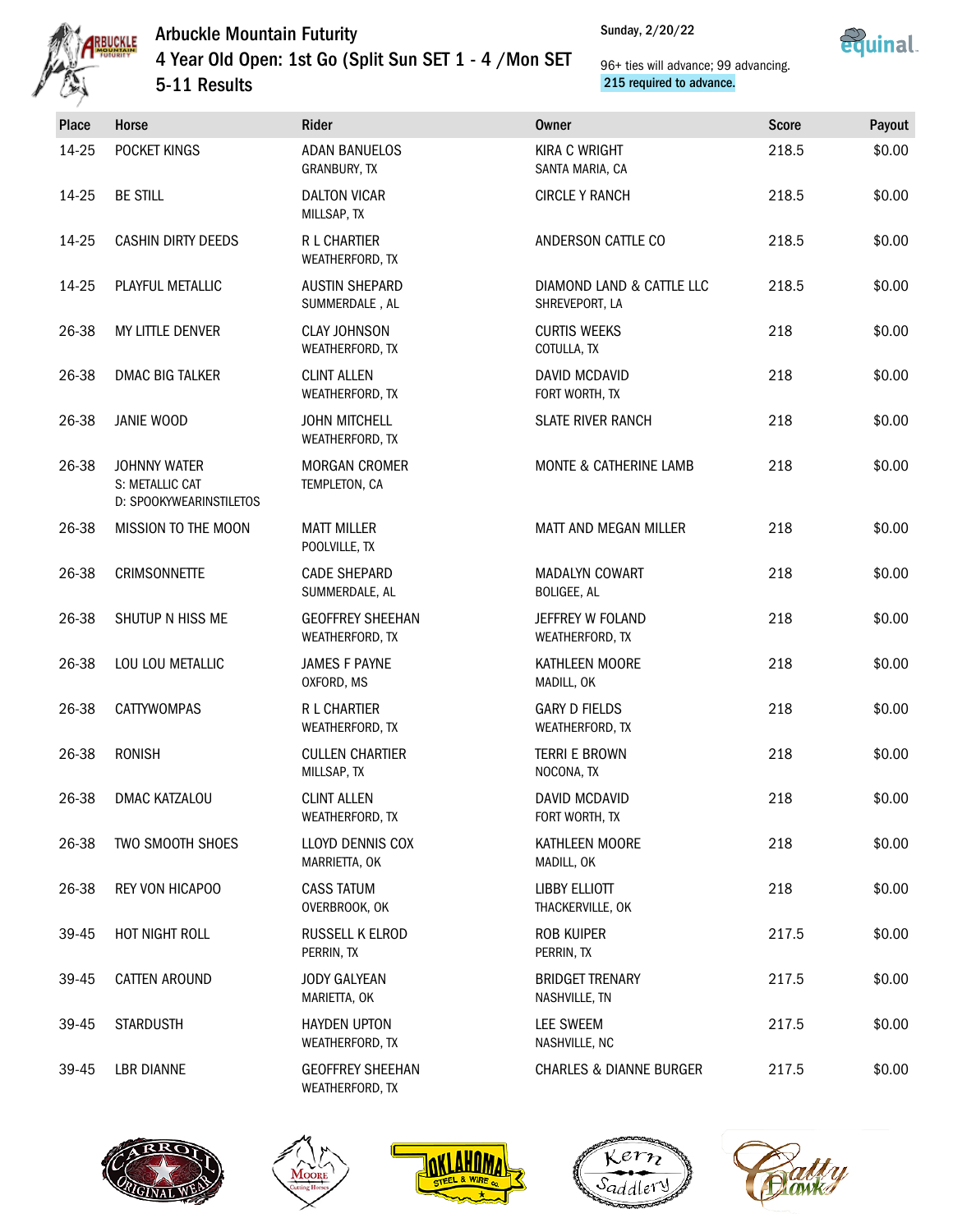

Sunday, 2/20/22



| Place | Horse                                                    | Rider                                    | <b>Owner</b>                                  | <b>Score</b> | Payout |  |  |
|-------|----------------------------------------------------------|------------------------------------------|-----------------------------------------------|--------------|--------|--|--|
| 39-45 | <b>REYLLY HOT</b>                                        | R L CHARTIER<br>WEATHERFORD, TX          | <b>DEE MERRITT</b><br>POOLVILLE, TX           | 217.5        | \$0.00 |  |  |
| 39-45 | TF CHEX ARE BLUE                                         | <b>MORGAN CROMER</b><br>TEMPLETON, CA    | <b>CLARKE BUTTE RANCH</b>                     | 217.5        | \$0.00 |  |  |
| 39-45 | KONNA                                                    | <b>TATUM RICE</b><br>WEATHERFORD, TX     | MILNER ENTERPRISE LLC                         | 217.5        | \$0.00 |  |  |
| 46-51 | <b>BAD REYMANCE</b><br>S: SIGALA REY<br>D: MISS REMANITA | <b>ERIC WISEHART</b><br>HEMET, CA        | <b>RICK GALLES</b><br>ALBUQUERQUE, NM         | 217          | \$0.00 |  |  |
| 46-51 | POSH SPYCE                                               | <b>ADAN BANUELOS</b><br>GRANBURY, TX     | PLANTATION FARMS LLC                          | 217          | \$0.00 |  |  |
| 46-51 | SPIDER MOUNTIAN CAT                                      | LLOYD DENNIS COX<br>MARRIETTA, OK        | <b>JOHN MCCLAREN</b><br>MC GREGOR, TX         | 217          | \$0.00 |  |  |
| 46-51 | DMAC TAKE THE BET                                        | <b>CLINT ALLEN</b><br>WEATHERFORD, TX    | DAVID MCDAVID<br>FORT WORTH, TX               | 217          | \$0.00 |  |  |
| 46-51 | ONE WAY OR ANUTHER                                       | RODRIGO TABOGA<br>WEATHERFORD, TX        | PAT TAYLOR<br>PILOT POINT, TX                 | 217          | \$0.00 |  |  |
| 46-51 | PEANUT BUTTER SHAKE                                      | <b>CADE SHEPARD</b><br>SUMMERDALE, AL    | <b>AUSTIN SHEPARD</b><br>SUMMERDALE, AL       | 217          | \$0.00 |  |  |
| 52-63 | PEPTOS REBEL                                             | <b>TOMMY MARVIN</b><br>BARNSDALL, OK     | <b>BERNARD TAYLOR</b><br>HOUSTON, MO          | 216.5        | \$0.00 |  |  |
| 52-63 | <b>STAG</b>                                              | <b>CARA BREWER</b><br>JAY, OK            | <b>JIM HAWORTH</b><br>SOUTHWEST CITY, MO      | 216.5        | \$0.00 |  |  |
| 52-63 | LOVE BYRD                                                | MICHAEL COOPER<br>WEATHERFORD, TX        | <b>JIMMY PURSELLEY</b><br><b>BURLESON, TX</b> | 216.5        | \$0.00 |  |  |
| 52-63 | <b>ROSALITTA</b>                                         | LLOYD DENNIS COX<br>MARRIETTA, OK        | <b>CLAY JOHNSON</b><br>WEATHERFORD, TX        | 216.5        | \$0.00 |  |  |
| 52-63 | <b>SHARP METAL</b>                                       | <b>DYLAN MEYER</b><br>JACKSON, CA        | <b>LAUREL MORAIS</b><br>PLEASANTON, CA        | 216.5        | \$0.00 |  |  |
| 52-63 | SMART REBEL KITTY                                        | <b>CLAY JOHNSON</b><br>WEATHERFORD, TX   | BUCK CREEK QUARTER HORSES LLC                 | 216.5        | \$0.00 |  |  |
| 52-63 | ONE NITE IN FT WORTH                                     | <b>JAMES PAYNE</b><br>OVERBROOK, OK      | KATHLEEN MOORE<br>MADILL, OK                  | 216.5        | \$0.00 |  |  |
| 52-63 | SMART ALEC METALLIC                                      | <b>GRANT SETNICKA</b><br>GRANDVIEW, TX   | SPENCER'S QUARTER HORSES                      | 216.5        | \$0.00 |  |  |
| 52-63 | THIS BOONS KOOL                                          | <b>MORGAN CROMER</b><br>TEMPLETON, CA    | DONNA FLANIGAN<br>LIVERMORE, CA               | 216.5        | \$0.00 |  |  |
| 52-63 | CINCO DE METALLICA                                       | <b>CULLEN CHARTIER</b><br>MILLSAP, TX    | <b>GREGORY S WILLIAMSON</b><br>FORT WORTH, TX | 216.5        | \$0.00 |  |  |
| 52-63 | CATOLENA JAZZAREY                                        | <b>CHRIS JOHNSRUD</b><br>WEATHERFORD, TX | TWIN ARROWS RANCH LLC                         | 216.5        | \$0.00 |  |  |
| 52-63 | THIRD EDGE                                               | <b>WESLEY GALYEAN</b><br>CLAREMORE, OK   | SMF CUTTING HORSES LLC<br>ASPEN, CO           | 216.5        | \$0.00 |  |  |









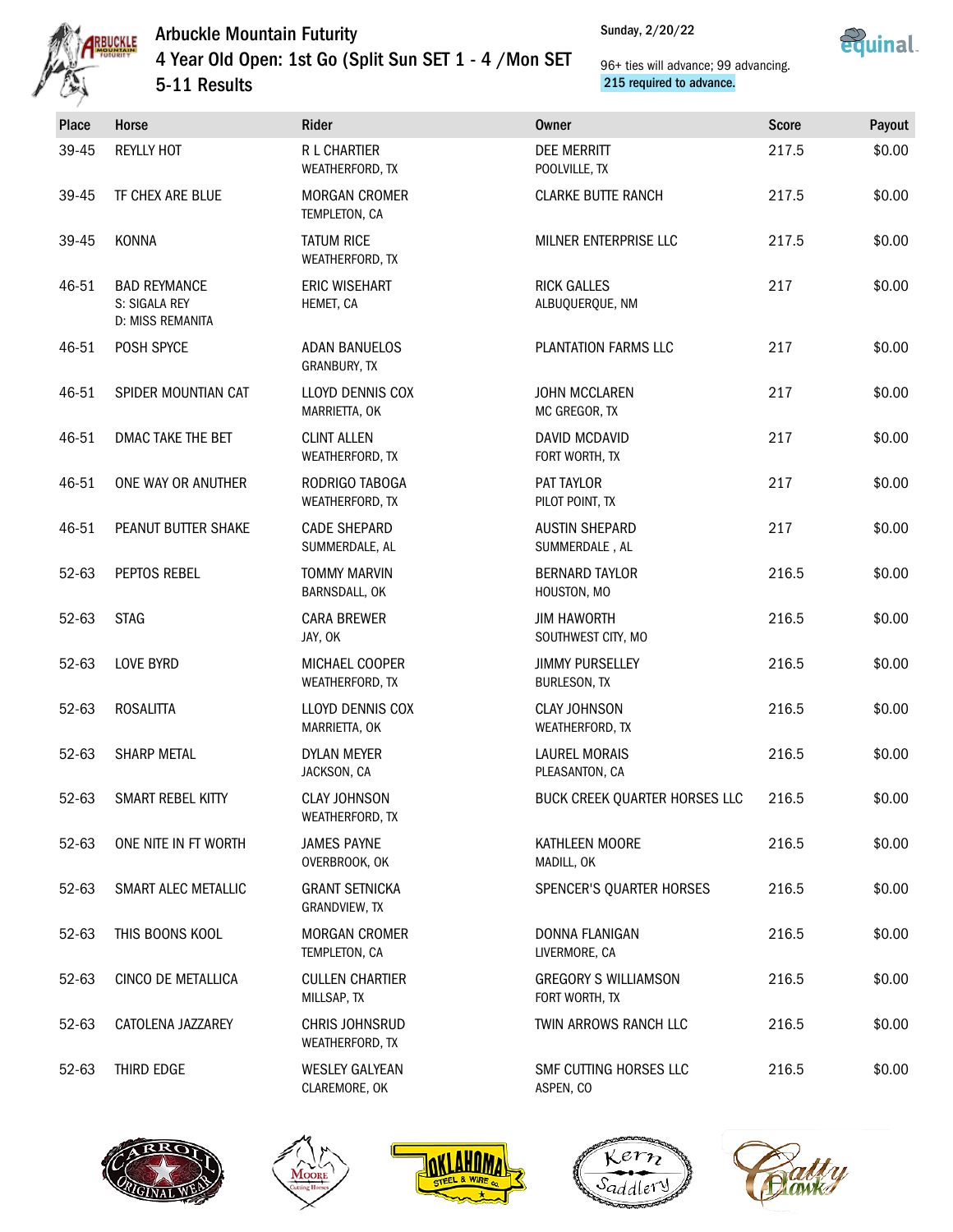



| Place | <b>Horse</b>                                                            | Rider                                            | <b>Owner</b>                                  | <b>Score</b> | Payout |
|-------|-------------------------------------------------------------------------|--------------------------------------------------|-----------------------------------------------|--------------|--------|
| 64-81 | <b>METALLIC TITO</b>                                                    | <b>ADAN BANUELOS</b><br><b>GRANBURY, TX</b>      | OPHIR CREEK STABLES<br>WASHOE VALLEY, NV      | 216          | \$0.00 |
| 64-81 | <b>TWISTED BELIEVER</b>                                                 | <b>CASS TATUM</b><br>OVERBROOK, OK               | <b>BEECHFORK RANCH</b>                        | 216          | \$0.00 |
| 64-81 | DONT LOOK FOR TROUBL                                                    | <b>DALTON VICAR</b><br>MILLSAP, TX               | <b>CIRCLE Y RANCH</b>                         | 216          | \$0.00 |
| 64-81 | <b>STEVI NICKS</b>                                                      | <b>CHRIS JOHNSRUD</b><br>WEATHERFORD, TX         | <b>BILL LACY</b><br>CRESTED BUTTE, CO         | 216          | \$0.00 |
| 64-81 | <b>STEVIES TIME</b>                                                     | <b>JAMES BRADLEY MITCHELL</b><br>WILLS POINT, TX | SINKING CREEK CUTTING HORSES<br>FRANKLIN, TN  | 216          | \$0.00 |
| 64-81 | PRETTIEST PENNY<br>S: DUAL REY<br>D: PEPTOS STYLISH                     | <b>GRANT SETNICKA</b><br>GRANDVIEW, TX           | ELIZABETH PARA<br>OTHELLO, WA                 | 216          | \$0.00 |
| 64-81 | PRF ACCELERATOR<br>S: ONCE IN A BLU BOON<br>D: DUALIN CATOLINA          | <b>GRANT SETNICKA</b><br>GRANDVIEW, TX           | PETER W DELEEUW<br>PAIGE, TX                  | 216          | \$0.00 |
| 64-81 | DANCERS DUAL N BOON<br>S: ONCE IN A BLU BOON<br>D: DANCERS FIRST CUTTIN | RODRIGO TABOGA<br>WEATHERFORD, TX                | DANIELLE CARLTON<br>ALEDO, TX                 | 216          | \$0.00 |
| 64-81 | <b>MAVRIK</b>                                                           | <b>R L CHARTIER</b><br>WEATHERFORD, TX           | ANDERSON CATTLE CO                            | 216          | \$0.00 |
| 64-81 | <b>REY TWO SMART</b>                                                    | <b>MORGAN CROMER</b><br>TEMPLETON, CA            | <b>TAMMY VALLEY</b><br>ENCINITAS, CA          | 216          | \$0.00 |
| 64-81 | THA GIRL NEXT DOOR                                                      | <b>JAMES PAYNE</b><br>OVERBROOK, OK              | <b>ROBERT MASTERSON</b><br><b>GUTHRIE, TX</b> | 216          | \$0.00 |
| 64-81 | <b>SCATS LITTLE REBEL</b>                                               | <b>TOMMY MARVIN</b><br>BARNSDALL, OK             | <b>RICK MILLER</b><br>SPOKANE, MO             | 216          | \$0.00 |
| 64-81 | HOTT IN HEELS                                                           | LLOYD DENNIS COX<br>MARRIETTA, OK                | <b>JULIE JARMA</b><br>ARDMORE, OK             | 216          | \$0.00 |
| 64-81 | SHEZA BAD MAMA JAMA<br>S: BOON TOO SUEN<br>D: CAT O CONNOR              | MICHAEL COOPER<br>WEATHERFORD, TX                | <b>MOLLY BELLEFEUILLE</b><br>WEATHERFORD, TX  | 216          | \$0.00 |
| 64-81 | SMOOTH LIZZYLENA                                                        | <b>JOHN MITCHELL</b><br>WEATHERFORD, TX          | <b>SLATE RIVER RANCH</b>                      | 216          | \$0.00 |
| 64-81 | SINN CITY                                                               | MICHAEL COOPER<br>WEATHERFORD, TX                | <b>BEECHFORK RANCH</b>                        | 216          | \$0.00 |
| 64-81 | MISS CALLIE REY                                                         | <b>GARRETT HAMPTON</b><br>WEATHERFORD, TX        | <b>JIM CRAWFORD</b><br>LEXINGTON, NE          | 216          | \$0.00 |
| 64-81 | <b>ILL REYS YA</b>                                                      | <b>HAYDEN UPTON</b><br>WEATHERFORD, TX           | <b>SAVANNAH BELL</b><br>WEATHERFORD, TX       | 216          | \$0.00 |
| 82-92 | <b>METALLIC MOANA</b>                                                   | <b>CARA BREWER</b><br>JAY, OK                    | ANN HEIMBACH<br>DULUTH, MN                    | 215.5        | \$0.00 |
| 82-92 | MY SLY PLAYGIRL                                                         | DYLAN MEYER<br>JACKSON, CA                       | RON WOODHOUSE<br>IONE, CA                     | 215.5        | \$0.00 |









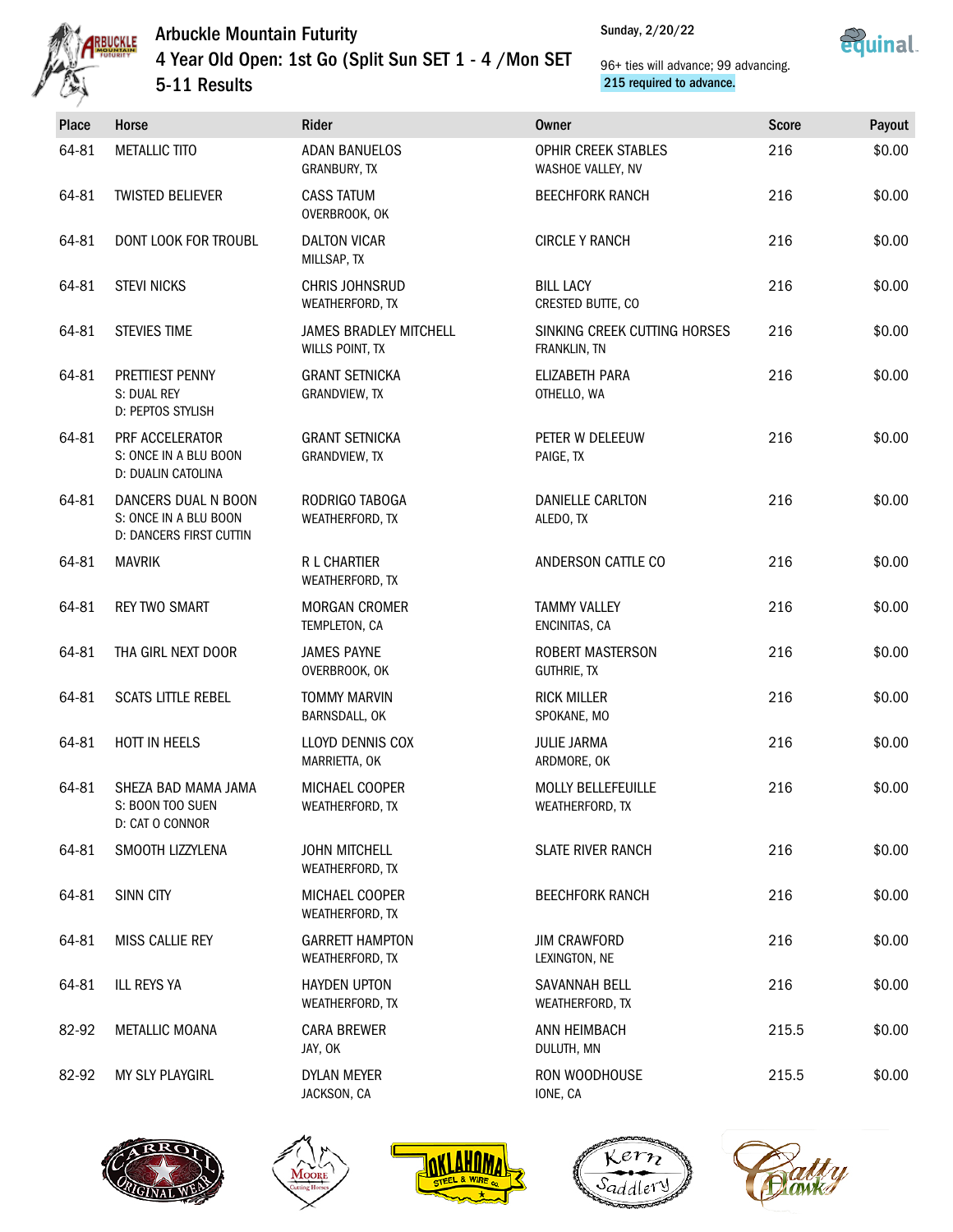



### 96+ ties will advance; 99 advancing. 215 required to advance.

| <b>Place</b> | Horse                                                      | Rider                                          | <b>Owner</b>                                       | <b>Score</b> | Payout |
|--------------|------------------------------------------------------------|------------------------------------------------|----------------------------------------------------|--------------|--------|
| 82-92        | <b>JUSTA REBEL</b>                                         | <b>BRANDON WESTFALL</b><br><b>GRANBURY, TX</b> | <b>RUSS WESTFALL</b><br>GRANBURY, TX               | 215.5        | \$0.00 |
| 82-92        | REYSIN A REBEL                                             | <b>ERIC WISEHART</b><br>HEMET, CA              | RACHEL SHOWALTER<br>CAYNON LAKE, CA                | 215.5        | \$0.00 |
| 82-92        | REYMANDA                                                   | <b>MATT MILLER</b><br>POOLVILLE, TX            | <b>CHRIS &amp; TRACY BRENGARD</b><br>PARAGOULD, AR | 215.5        | \$0.00 |
| 82-92        | <b>REYZIN MEMORIES</b>                                     | <b>GAVIN M JORDAN</b><br>WEATHERFORD, TX       | <b>TOM WATSON</b><br>OVERLAND PARK, KS             | 215.5        | \$0.00 |
| 82-92        | <b>BILLY THA KID</b>                                       | <b>MORGAN CROMER</b><br>TEMPLETON, CA          | <b>JOHN DALLAIRE</b><br>ATASCADERO, CA             | 215.5        | \$0.00 |
| 82-92        | SMOOTH AS MELVIN                                           | <b>GARY BELLENFANT</b><br>NOVICE, TX           | <b>TIFFANY MANION</b><br>CODY, WY                  | 215.5        | \$0.00 |
| 82-92        | <b>STARRY EYEDD</b>                                        | <b>CULLEN CHARTIER</b><br>MILLSAP, TX          | CIRCLE R CUTTING HORSES LLC<br>OCALA, FL           | 215.5        | \$0.00 |
| 82-92        | <b>STEELE MONKEY</b>                                       | KODY DANE PORTERFIELD<br>WEATHERFORD, TX       | STANFORD RANCH PERFORMANCE<br><b>HORSES</b>        | 215.5        | \$0.00 |
| 82-92        | <b>BOONS REFLECTIONS</b>                                   | <b>BRANDON DUFURRENA</b><br>GAINESVILLE, TX    | CHARLOTTE FARMS INC                                | 215.5        | \$0.00 |
| 93-99        | <b>METTALIC DUECE</b>                                      | <b>R L CHARTIER</b><br>WEATHERFORD, TX         | DEBORAH S HEROLD<br>WEST POINT, IA                 | 215          | \$0.00 |
| 93-99        | <b>PURDYS REBEL</b>                                        | <b>JAMES PAYNE</b><br>OVERBROOK, OK            | KATHLEEN MOORE<br>MADILL, OK                       | 215          | \$0.00 |
| 93-99        | ROYAL OVER ICE                                             | MICHAEL COOPER<br>WEATHERFORD, TX              | PATRICK BENDELE<br>SAN ANTONIO, TX                 | 215          | \$0.00 |
| 93-99        | <b>MOTOWN CAT</b>                                          | <b>GEOFFREY SHEEHAN</b><br>WEATHERFORD, TX     | <b>BILLY EMERSON</b><br>RICHARDSON, TX             | 215          | \$0.00 |
| 93-99        | LILY VON SHTUPP<br>S: STEVIE REY VON<br>D: BET ON HOUSTON  | <b>ADAN BANUELOS</b><br>GRANBURY, TX           | <b>BRYAN BARTON</b><br>SPRING CREEK, NV            | 215          | \$0.00 |
| 93-99        | JUSTA SMAL TOWN GIRL                                       | <b>CLAY JOHNSON</b><br>WEATHERFORD, TX         | <b>CARROLL GATES</b><br>MARFA, TX                  | 215          | \$0.00 |
| 93-99        | ELLA N STYLE<br>S: SMOOTH TALKIN STYLE<br>D: MISS ELLA REY | <b>ADAN BANUELOS</b><br>GRANBURY, TX           | DOTTIE ST CLAIR HILL<br><b>GLEN ROSE, TX</b>       | 215          | \$0.00 |
|              |                                                            |                                                |                                                    |              |        |

#### Requires: 215 to advance.

|   | $1.04411001 = 20000000010010001$ |                                          |                                      |       |        |  |
|---|----------------------------------|------------------------------------------|--------------------------------------|-------|--------|--|
| 5 | 100-10 REBEL DRIVE               | CHRIS JOHNSRUD<br>WEATHERFORD, TX        | JAMES E HOOPER<br>DECATUR, AL        | 214.5 | \$0.00 |  |
| 5 | 100-10 BELIEVIN COWGIRL          | LANCE COOPER<br>WEATHERFORD, TX          | <b>K RANCH</b>                       | 214.5 | \$0.00 |  |
| 5 | 100-10 PLAYIN A REBEL            | CHRIS JOHNSRUD<br><b>WEATHERFORD, TX</b> | <b>JAMES E HOOPER</b><br>DECATUR, AL | 214.5 | \$0.00 |  |









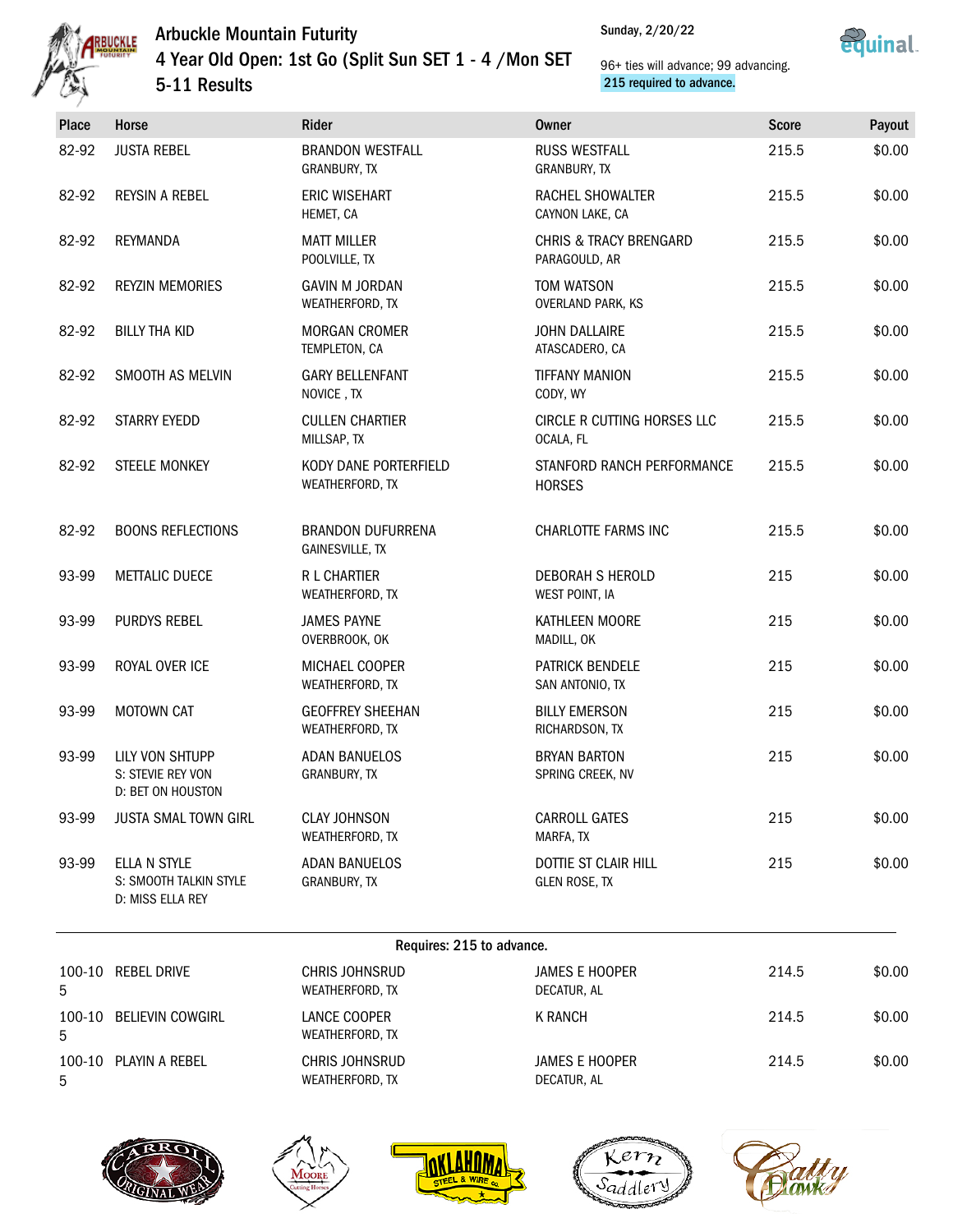



| <b>Place</b>   | Horse                                        | Rider                                      | <b>Owner</b>                                       | <b>Score</b> | Payout |
|----------------|----------------------------------------------|--------------------------------------------|----------------------------------------------------|--------------|--------|
| 5              | 100-10 REYZIN THE BRAND                      | <b>ADAN BANUELOS</b><br>GRANBURY, TX       | TIM DRUMMOND<br>PAWHUSKA, OK                       | 214.5        | \$0.00 |
| 5              | 100-10 A REGAL ROYAL                         | <b>ADAN BANUELOS</b><br>GRANBURY, TX       | <b>BRUMBAUGH RANCHES</b>                           | 214.5        | \$0.00 |
| 5              | 100-10 IMMA BE SMOOTH                        | <b>TODD BERGEN</b><br>EAGLE POINT, OR      | <b>CABLE CREEK RANCH</b>                           | 214.5        | \$0.00 |
| $\overline{2}$ | 106-11 WINDSOMCASH                           | LLOYD DENNIS COX<br>MARRIETTA, OK          | KATHLEEN MOORE<br>MADILL, OK                       | 214          | \$0.00 |
| $\overline{2}$ | 106-11 DEVIOUS CAT                           | <b>GLYNN WHITMAN</b><br>MADILL, OK         | KATHLEEN MOORE<br>MADILL, OK                       | 214          | \$0.00 |
| $\overline{2}$ | 106-11 TWISTISH                              | BENJAMIN LEE ROBERSON<br>MINERAL WELLS, TX | <b>SCOTT SKINKIS</b><br>BRILLION, WI               | 214          | \$0.00 |
| $\overline{2}$ | 106-11 MOMISH<br>S: HOTTISH<br>D: CAT MOM DO | <b>ERIC WISEHART</b><br>HEMET, CA          | <b>JULIE KAZARIAN</b><br>ROLLING HILLS ESTATES, CA | 214          | \$0.00 |
| $\overline{2}$ | 106-11 TS DIVA CAT                           | <b>GRANT SETNICKA</b><br>GRANDVIEW, TX     | ROBERT THIGPEN JR<br>CHILTON, TX                   | 214          | \$0.00 |
| $\overline{2}$ | 106-11 BOOMKITTY                             | <b>JAMES PAYNE</b><br>OVERBROOK, OK        | RUSS DE CORDOVA<br>GROESBECK, TX                   | 214          | \$0.00 |
| 2              | 106-11 ACE OF SPADZ                          | <b>MATT MILLER</b><br>POOLVILLE, TX        | <b>JANICE EATON</b><br>PEACHLAND, BC               | 214          | \$0.00 |
| 8              | 113-11 STEVIES VON HALEN                     | <b>HAYDEN UPTON</b><br>WEATHERFORD, TX     | <b>GABE &amp; KACI SALMONS</b>                     | 213.5        | \$0.00 |
| 8              | 113-11 SMOOTH AND ICY HOT                    | <b>R L CHARTIER</b><br>WEATHERFORD, TX     | CARROLLS CUTTING LLC                               | 213.5        | \$0.00 |
| 8              | 113-11 KM NO FINE PRINT                      | <b>TOMMY MARVIN</b><br>BARNSDALL, OK       | <b>LAKESIDE RANCH</b>                              | 213.5        | \$0.00 |
| 8              | 113-11 SMOOTHE TALKIN                        | <b>ADAN BANUELOS</b><br>GRANBURY, TX       | BRUMBAUGH/QUIRK PARTNERSHIP                        | 213.5        | \$0.00 |
| 8              | 113-11 HALE YEAH                             | <b>CULLEN CHARTIER</b><br>MILLSAP, TX      | <b>GREGORY S WILLIAMSON</b><br>FORT WORTH, TX      | 213.5        | \$0.00 |
| 8              | 113-11 CATTITUDE ADJUSTMENT                  | RODRIGO TABOGA<br>WEATHERFORD, TX          | DARREN BLANTON<br>DALLAS, TX                       | 213.5        | \$0.00 |
| $\mathbf{1}$   | 119-13 DIAMONDS IN THE SEA                   | <b>TARIN RICE</b><br>POOLVILLE, TX         | <b>TRYSTAN CROW</b><br>DIMMITT, TX                 | 213          | \$0.00 |
| 1              | 119-13 BOON SAN BUNNY                        | KODY DANE PORTERFIELD<br>WEATHERFORD, TX   | STANFORD RANCH PERFORMANCE<br><b>HORSES</b>        | 213          | \$0.00 |
| $\mathbf{1}$   | 119-13 STUNTIN                               | ANDY SHERRERD<br>WAYNE, OK                 | ANDY SHERRERD<br>WAYNE, OK                         | 213          | \$0.00 |
| $\mathbf{1}$   | 119-13 BAMA DIVA                             | <b>AUSTIN SHEPARD</b><br>SUMMERDALE, AL    | AMANDA PURDIN STANDISH<br>BATON ROUGE, LA          | 213          | \$0.00 |
| $\mathbf{1}$   | 119-13 THE HOTTIST                           | <b>MATT MILLER</b><br>POOLVILLE, TX        | MICHAEL WOOD<br>COMBINE, TX                        | 213          | \$0.00 |
|                |                                              |                                            |                                                    |              |        |









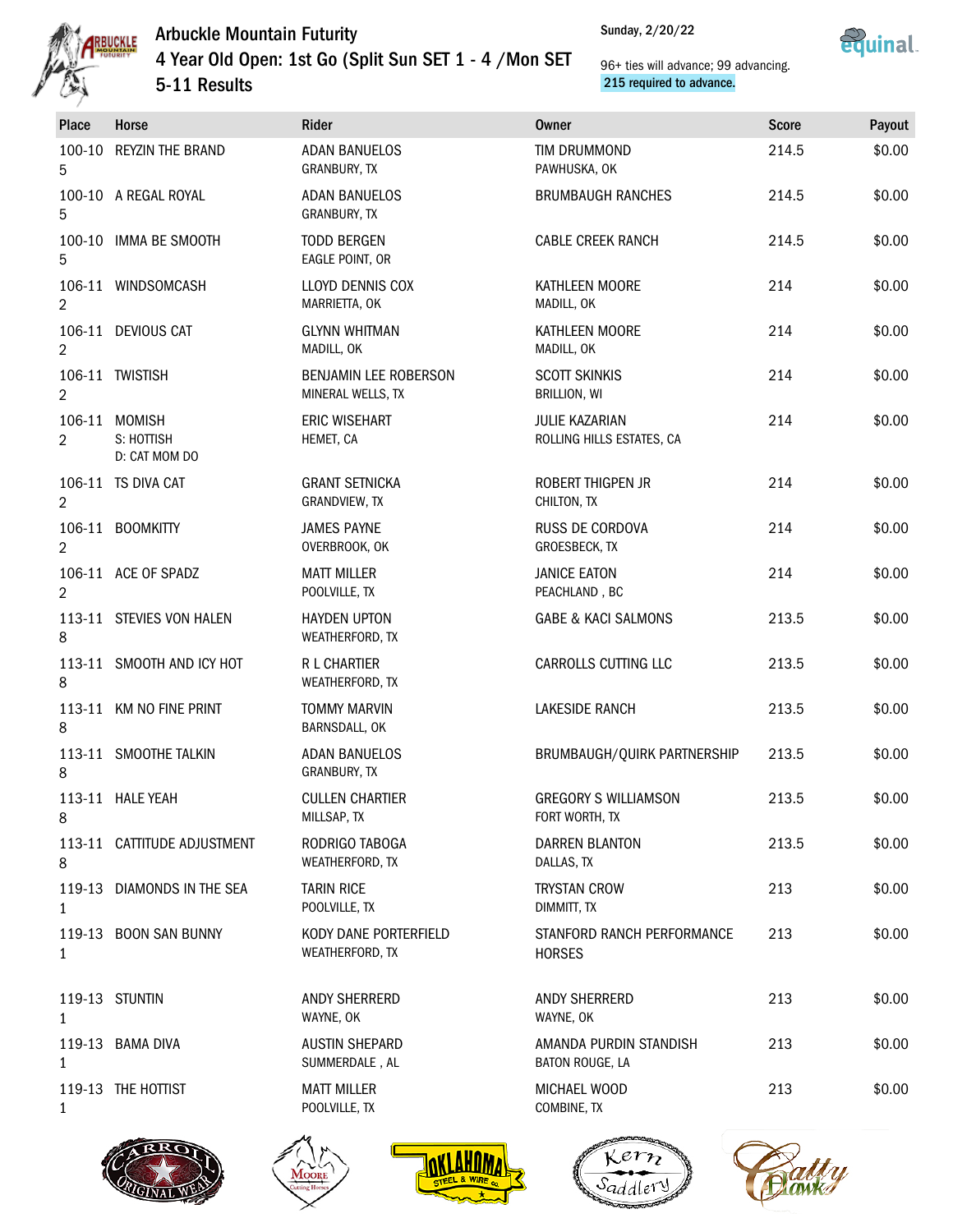



| Place        | Horse                                                               | Rider                                    | <b>Owner</b>                                  | <b>Score</b> | Payout |
|--------------|---------------------------------------------------------------------|------------------------------------------|-----------------------------------------------|--------------|--------|
| $\mathbf{1}$ | 119-13 HIGHREY MAN                                                  | <b>CASS TATUM</b><br>OVERBROOK, OK       | C HEART RANCH LLC                             | 213          | \$0.00 |
| $\mathbf{1}$ | 119-13 SUEN TOO SPOOK<br>S: BOON TOO SUEN<br>D: SPOOKYS NINE ELEVEN | <b>GRANT SETNICKA</b><br>GRANDVIEW, TX   | ROBERT THIGPEN JR<br>CHILTON, TX              | 213          | \$0.00 |
| $\mathbf{1}$ | 119-13 TELET LIKE IT IS                                             | <b>CARA BREWER</b><br>JAY, OK            | <b>JOHN MCGRAW</b><br>MARSHALL, MO            | 213          | \$0.00 |
| $\mathbf{1}$ | 119-13 METALLIC MAXIMUS                                             | <b>CULLEN CHARTIER</b><br>MILLSAP, TX    | <b>GREGORY S WILLIAMSON</b><br>FORT WORTH, TX | 213          | \$0.00 |
| $\mathbf{1}$ | 119-13 METALLIC MOMMA                                               | <b>JESSE LENNOX</b><br>ALEDO, TX         | ROCKING P RANCH LLC                           | 213          | \$0.00 |
| $\mathbf{1}$ | 119-13 REMESSES II                                                  | <b>GRANT SETNICKA</b><br>GRANDVIEW, TX   | J FIVE HORSE RANCH MGMT LLC                   | 213          | \$0.00 |
| $\mathbf{1}$ | 119-13 LOOK MY REY<br>S: DUAL REY<br>D: SCR LOOK CAT ME             | RODRIGO TABOGA<br>WEATHERFORD, TX        | PAT TAYLOR<br>PILOT POINT, TX                 | 213          | \$0.00 |
| $\mathbf{1}$ | 119-13 SILVER THREAD                                                | SALVADOR CABRAL<br>JACKSBORO, TX         | <b>VERLIE DOING</b><br>JACKSBORO, TX          | 213          | \$0.00 |
| 132          | TOO MUCH TOO SUEN                                                   | LANCE COOPER<br>WEATHERFORD, TX          | ROSE VALLEY RANCH<br>WEATHERFORD, TX          | 212.5        | \$0.00 |
| 6            | 133-13 CATTY SHENANIGANS                                            | <b>CLAY JOHNSON</b><br>WEATHERFORD, TX   | <b>TYE BACA</b><br>VEGA, TX                   | 212          | \$0.00 |
| 6            | 133-13 DONT STOPP THE MAGIC                                         | <b>BEAU GALYEAN</b><br>FORT WORTH, TX    | <b>BEECHFORK RANCH</b>                        | 212          | \$0.00 |
| 6            | 133-13 FIRECRACKERBOOMBOOM                                          | <b>ROWDY LARSON</b><br>OVERBROOK, OK     | <b>KELLY KRUEGER</b><br>WHITESBORO, TX        | 212          | \$0.00 |
| 6            | 133-13 TILL I WALK IN                                               | <b>TARIN RICE</b><br>POOLVILLE, TX       | MICHAEL E BIEHLE II<br>NORTH VERNON, IN       | 212          | \$0.00 |
| $\mathbf{1}$ | 137-14 LBR LAURA LEE                                                | STEVE MICHAEL OEHLHOF<br>WEATHERFORD, TX | <b>CHARLES BURGER</b><br>CHATSWORTH, GA       | 211          | \$0.00 |
| $\mathbf{1}$ | 137-14 REBEL BUG                                                    | <b>TELL RENZ</b><br>GUTHRIE, OK          | CROSS TIE RANCH LLC                           | 211          | \$0.00 |
| 1            | 137-14 SANNMANNS BONITO 18                                          | <b>DIRK BLAKESLEY</b><br>AUGUSTA, KS     | <b>CARL HANNA</b><br>WICHITA, KS              | 211          | \$0.00 |
| 1            | 137-14 COCO KIT KAT                                                 | <b>JONATHAN ROGERS</b><br>ROCKDALE, TX   | JANE MATTHEWS MANCUSO<br>PLANTERSVILLE, TX    | 211          | \$0.00 |
| $\mathbf{1}$ | 137-14 RECKLESS KELLIE                                              | <b>MATT MILLER</b><br>POOLVILLE, TX      | <b>BEECHFORK RANCH</b>                        | 211          | \$0.00 |
| 142          | THIS CATS A LEFTY                                                   | DYLAN MEYER<br>JACKSON, CA               | <b>KRISTIN FUTRAN-JAMES</b><br>FOLSOM, CA     | 210          | \$0.00 |
| 143          | TOO SMART AND SMOOTH                                                | <b>GLYNN WHITMAN</b><br>MADILL, OK       | KATHLEEN MOORE<br>MADILL, OK                  | 207          | \$0.00 |
| 144          | SWEET N LOOOW                                                       | RODRIGO TABOGA<br>WEATHERFORD, TX        | PAT TAYLOR<br>PILOT POINT, TX                 | 204          | \$0.00 |